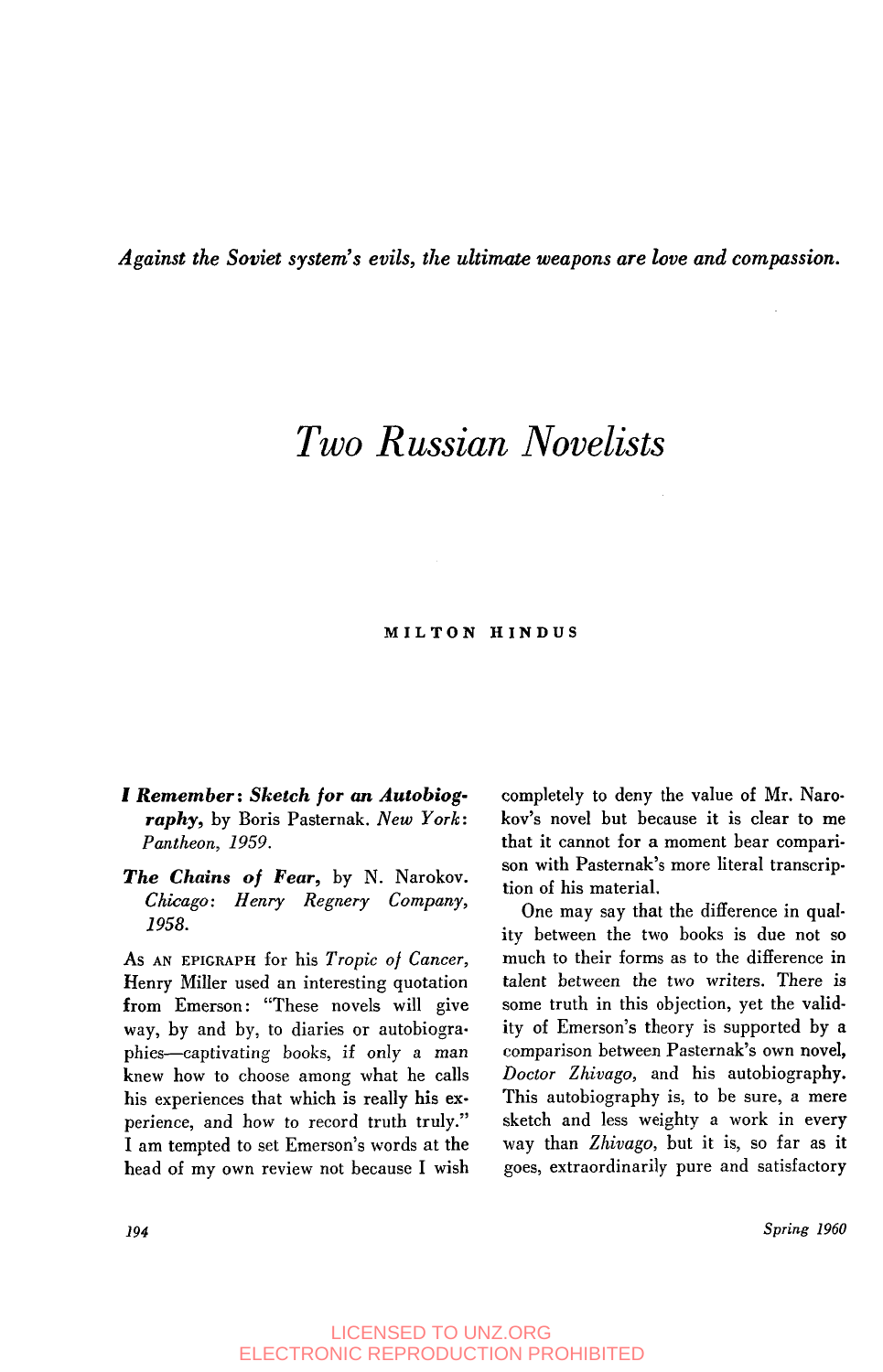to the reader while the novel is more of a mixture. *Zhivago* can be treated as a work of art and praised in superlative terms, as it has been by Edmund Wilson in his article in *The New Yorker;* it can be treated as art and criticized harshly for its aesthetic shortcomings as it has been in *Ken*yon. *Review* and other smaller periodicals. It can likewise be treated as a sociological document and praised or blamed without reference to its artistic merits-this has been the usual approach.

**A** fourth type of approach to *Zhivago* is possible-which is to see it as a fiction consisting in large part of insufficiently transmuted autobiography. Although the ingenuity of Wilson discovers some subtly developed formal schemes in the novel, a more naive approach sees it as a loosely strung picaresque tale-a form not ranking at the apex of a hierarchy as art but ideally suited to absorbing a maximum amount of personal recollection without too obtrusive evidence of doing so. A second characteristic of *Zhivago,* which undoubtedly results from the large infusion of autobiography in it, is that all its characters seem to speak with the same voice. It is the voice of the great lyric poet who has created them but who doesn't have the dramatic gift to endow them with independent lives of their own. I say these things without meaning **to** denigrate the accomplishment of Pasternak in *Zhivago;* the author's unretouched account **of** what he has directlv heard and known may vitiate its status as an autotelic imaginative work, but it is also responsible for the world-encircling effect of the novel.

What is a legitimate criterion to apply in judging books making use of a Soviet background? It is suggested by a passage at the end of the admittedly autobiographilike of which has never been known before, has now receded into the faraway distance cal *I Remember*: "This unique world, the admired after an initial period of indiffer-

**of** memories and hangs suspended on the horizon like mountains seen from a plain *or* like a faraway big city against the smoky background of a red sunset.. . . One would have **to** write about it in a way to make the heart stop beating and the hair stand on end. To write about it in an ordinary and commonplace way, to write about it unemotionally, to write about it less colorfully than Gogol and Dostoevsky have depicted Petersburg, is not only senseless and useless; to write like that would be both dishonest and base."

Very well! But who succeeds better in writing "about it in a way to make the heart stop beating and the hair stand on end"-Pasternak or Narokov? The answer to my mind is clearly Pasternak. Though Narokov is an estimable writer and there are some powerful scenes in his book, his fictional composition, by the very skill of its construction, gives to his most harrowing passages something of a meretricious air. To make melodrama compete with a plain account of horrible reality requires the genius of a Dostoevsky or a Shakespeare. It is no reflection on Narokov surely to say that he is not in this class. Neither, for that matter, is Pasternak. But by the latter's own criterion, his autobiographywith all its shortcomings and incompleteness-is more moving than his novel, and the most moving pages of the autobiography perhaps are those containing the notes, supplied by the editor or publisher, at the end of the book. Here indeed is matter enough "to make the heart stop beating and the hair stand on end."

rina Tsvetayeva, whose work he very much ence: Let me give a concrete example of what I have in mind. In Pasternak's *I Remember,* we are given the following account of his relationship with the emigré poet, Ma-

In the summer of **1935,** feeling ill and

**Modern Age** *195*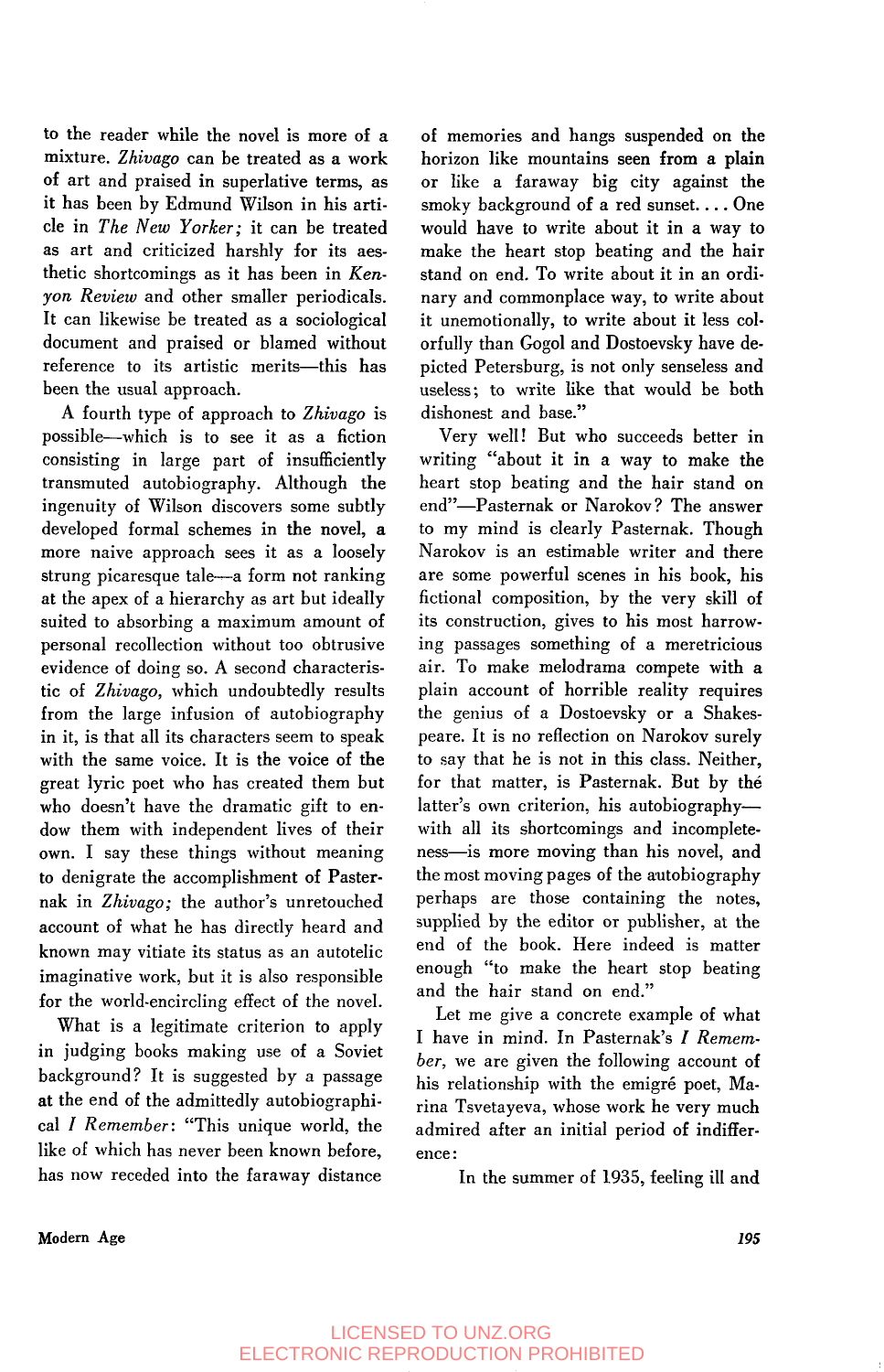on the point of a breakdown from insomnia lasting for almost a year, I found myself at an anti-Fascist congress in Paris. There I became acquainted with Marina Tsvetayeva's husband, a charming, refined, and steadfast man, and I grew fond of him as if he were my own brother.

The members of Marina Tsvetayeva's family insisted that she should return to Russia. They were prompted partly by homesickness and sympathy with Communism and the Soviet Union and partly by the consideration that Marina Tsvetayeva could never be happy in Paris and that she would perish living in *a* sort of vacuum without any readers to respond to her.

Marina Tsvetayeva asked me what **I**  thought of it. I had no definite opinion to offer. I did not know what to say to her and **I** was very much afraid that she and her remarkable family would find things rather difficult and not very peaceful in Russia. The general tragedy of the family infinitely exceeded my fears.

The muted quality of the writing here hints only very faintly of the full extent of the horror involved or of the courage of Pasternak in touching upon it even so gingerly as he has done. The facts are to be found in the bare notes in back **of** the book :

Tsvetayeva, Marina Ivanovna **(1892-**  1941). Poet. Began her literary work in 1910. Left Russia in 1922, to be with her husband, a former White officer, first in Czechoslovakia, later in Paris. Returned with family to Russia in **1939.**  Her husband was arrested and punished. Their daughter, too, was arrested and their son was killed early in the war. Tsvetayeva was banished to the provinces, where she could find no employment, and hanged herself.

Say what you will, I find it impressive for a Soviet citizen to dare to describe "a

former White officer" (Marina Tsvetayeva's husband) as "a charming, refined and steadfast man," and to say, "I grew fond of him as if he were my own brother." Perhaps he may have felt as kindly about Narokov-a pseudonym, as we learn from the publisher, for Nikolai Marchenko who also "fought with the White Army, was captured by the Reds, and escaped. Subject to suspicion and constant surveillance for many years, he had remained in semihiding as a school teacher in a small provincial town. In **1932,** he was caught, and imprisoned by the **GPU** for six months. It was during this time that he gathered, from his own observations and from tales of his fellow-prisoners, much of the material for *The Chins of Fear."* For Pasternak and Narokov, in spite of the disparity that exists between their literary talents, do have something in common after all. They share a concern for humane and religious values.

The poet Tsvetayeva's name occurs again in a passage (pp. 88-90), perhaps the most moving in Pasternak's book, in which he calls the roll of the Soviet writers who have killed themselves: Mayakovsky, Esenin, Paolo Yashvili, Fadayev. Pasternak reflects on the desperation that must have preceded these suicides, concluding with the following tribute: "But all of them suffered beyond description, their suffering reaching the point where the feeling of anguish became a mental illness. Let us bow our heads with compassion for their talents and their bright memory as well as for their sufferings." To these names, he could well have added those **of** men who suffered less melodramatic ends. I mean men like Tretyakov and Mandelstam who, like the heroine of *Doctor Zhivago,* simply disappeared one day without a trace.

PASTERNAK'S BOOK of recollections is, for the most part, a paean in praise of famous men: Tolstoy, Rilke, Scriabin, Mayakovsky.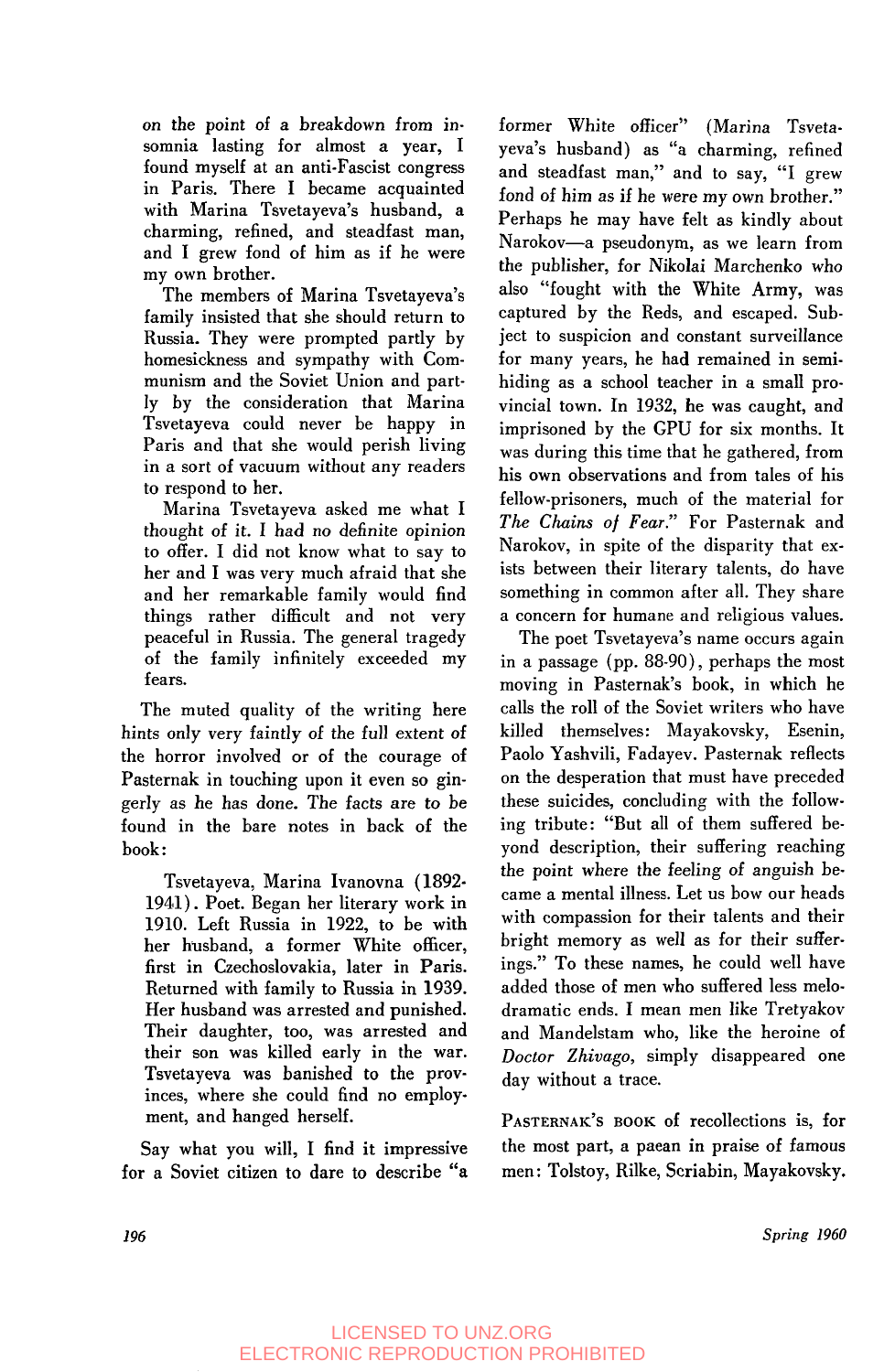The entry of these men, however fleetingly, into his life marked the high points of it, we feel. The signal events of the revolution and all that followed were as nothing when compared with these privileged moments. Especially important to him as an example is his father's great friend Leo Tolstoy (his father, Leonid Pasternak, was a very **ac**complished painter who did several portraits of Tolstoy reproduced in this book in black and white). It is Tolstoy probably who inspired Pasternak to simplify his style -the simplicity of *I Remember* when compared with his autobiography of a quarter of a century before entitled *Safe Conduct*  is startling. The earlier book, according to the later Pasternak, was "spoilt by unnecessary mannerisms." In *Safe Conduct,*  for example, the University of Marburg is described in the sentence: "The grey-green half-spat-over university boomed and subsided in a hundred auditoriums." No such affectations disfigure the present book.

It is Tolstoyan, too, for Pasternak to reject all of his work before *Doctor Zhivago*  and this autobiographical sketch as worthless. The terms in which he does **so** leave no doubt in my mind of his sincerity; in fact, the contrition he experiences in contemplating his past is of a quality we find only in the most significant autobiographies: Saint Augustine's or Rousseau's. I do not mean that Pasternak is in their class spiritually or intellectually (and, besides, his work is fragmentary and sketchy when compared with theirs), but only that he resembles them in the genuineness of his effort at self-refinement.

He can write about his Scriabin period when he was infatuated with music: **"No**  one had any doubts about my future. **My**  future had been settled, my path in life correctly chosen. I was meant to be a musician, everything was forgiven me for the sake of music, every shape and form of ingratitude and rudeness toward my elders

I was not fit to hold a candle to, stubbornness, disobedience, negligence, and strangeness of behavior. Even at school when, during the Greek and math lessons, I was caught trying to solve some fugue or counterpoint problem and, asked to answer **a**  question from my place, stood like a fool and did not know what to say, my dassmates did their best to shield me and my teachers forgave me everything. And in spite of that, I gave up music."

Or he can write about a period of his past:

The *Contemporary Review* published my translation of Kleist's comedy *The Broken Jug.* The work was both immature and uninteresting. I should have been deeply grateful to the journal for publishing it. And I ought to have been even more grateful to its editorial board for letting some unknown hand go over my manuscript and improve it beyond recognition.

But the feeling of fairness, modesty, and gratitude was not fashionable among the young people of the left wing artistic movements and was looked upon as a sign of sentimentality and spinelessness.' The proper thing was to have a high opinion **of** oneself and one's talents, to strut about, to be impudent, and, however much I hated it, I strove to keep in step with them all so as not to fall behind my friends.

#### Finally, in the same vein :

Among my depressingly incompetent writings of that time, the most awful ones were my translations of Ben Jonson's *Alchemist* and Goethe's poem *The Mysteries.* There is extant a review **of**  them by Blok published in the last volume of his collected works among other reviews written for the publishing house World Literature. This scornful and scathing criticism is well deserved and justified in its final appraisal.

The conscientious self-destructiveness of

**Modem Age** 197

LICENSED TO UNZ.ORG ELECTRONIC REPRODUCTION PROHIBITED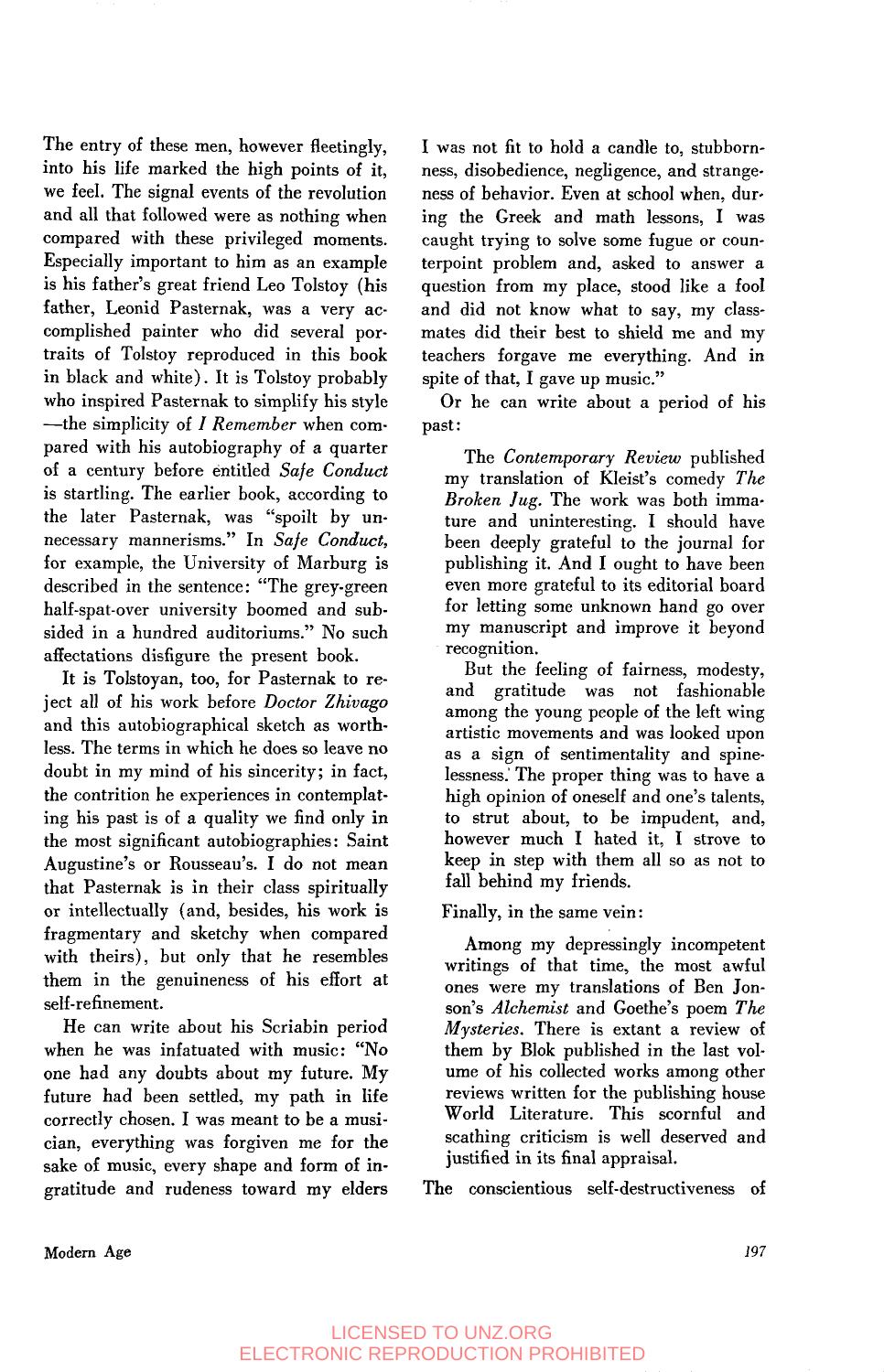this recalls Tolstoy's consignment of all his work before his "conversion" (including *War and Peace* and *Anna Karenina)* to oblivion. Pasternak can say at the end of this autobiography that *Doctor Zhivago* is not only his "chief and most important work" but "the only one I am not ashamed of and for which I can answer with the utmost confidence."

**A WORD SHOULD BE SAID** perhaps about Pasternak's remarks *On Translating Shakespeare* with which the publisher has pieced out the autobiographical sketches that should otherwise have made too skimpy a volume. I was more impressed by these little essays the first time I read them in periodical form than when I reread them in this book. I was so predisposed in favor of Pasternak by the nature of his subject and his manner of treating it that I am afraid I saw more than was really there. Of course, it is a point in favor of Pasternak that his attitude toward Shakespeare is anything but Tolstoyan. It will be remembered that it was one of Tolstoy's less happy inspirations to compare Shakespeare unfavorably with Harriet Beecher Stowe! It is good, then, to have a great Russian writer who is, in so many other respects, a disciple of Tolstoy make amends for him. Pasternak makes these so handsomely that he seems to have fallen into an opposite extreme-the Bardolatry of the Victorian Age.

He sounds positively ecstatic in his admiration: "Shakespeare's use of rhythm is clearest in *Hamlet,* where it serves a triple purpose. It is used as *a* method of characterization, it makes audible and sustains the prevailing mood, and it elevates the tone and softens the brutality of certain scenes.... The characters are sharply differentiated by the rhythm of their speech. Polonius, the King, Guildenstern and Rosencrantz speak in one way, Laertes, Ophelia, Horatio, and the rest in another. The credulity of the Queen is shown not only in her words but also by her singsong manner of drawing out her vowels."

Such remarks from a distinguished practicing poet in his own right impress us; they should impress us even more if there were specific illustrations to support the general observations. But one reluctantly thinks after a while that Pasternak's command of his subject and even of the English language itself leaves much to be desired. **A** note in his handwriting in English reproduced in the book as well as other messages in English that we have seen convince us that his ability *to* express himself in English is very imperfect indeed. But what of his ability to understand it? Well, it may certainly be better, and yet how good is it really?

Some of his observations on *Romeo and Juliet* can be characterized as inattentive if not incompetent. He tells us, for example, that in this play, Shakespeare "composes no arias, no duets. . . . It is in blank verse that the hero and heroine address each other." What, then, of the initial exchange between the hero and heroine in Act I, Scene 5, lines 96-109, which not only rhyme but compose a perfectly balanced *sonnet* in their totality? If this is not to be called a *duet,* I know of nothing in dramatic poetry that deserves the term. And is it not precisely the plenitude of rhyme in this play that convinces critics that it belongs to an early period of Shakespeare's work? All this is elementary-to the student of English literature.

But is it possible that Pasternak would undertake such vast and weighty works of translation from English without knowing the language perfectly? The answer is that it has been done before by men who could not have been called charlatans. I am told on good authority that Mallarmé, who was a professor of English and a translator of

*198 Spring 1960*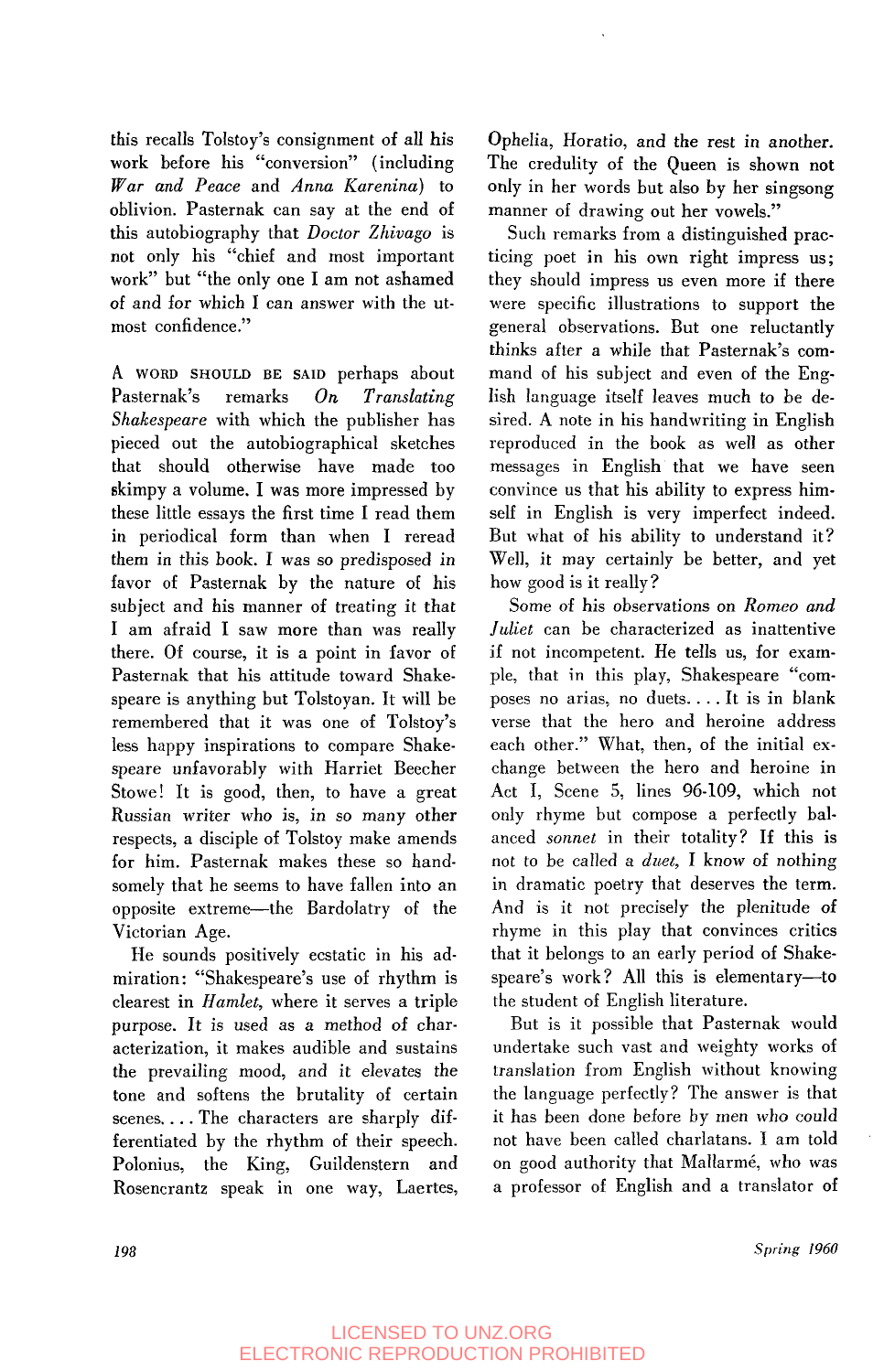it, understood it only imperfectly. I know for a fact that Marcel Proust, who translated a good deal of John Ruskin, depended on dictionaries, friends, and even his mother to help him over what should otherwise have been insuperable difficulties. Men of letters, and especially poets, are often attracted by the charms of alien languages in proportion to the vagueness of their apprehension of them. William Butler Yeats was only being candid when he confessed that a page in French seemed to him more beautiful because he was never quite certain of precisely what it meant.

I judge from the evidence that Pasternak belongs to this select company. Reading poetry in any language but one's own is, except for the very rare linguist, like hearing music through a wall. Cervantes compared translations to Flemish carpets turned inside out. But for certain poetic souls, the handicap is turned into an advantage. Pasternak's remarks on Shakespeare do not illuminate Shakespeare's art, but they cast light on his own: "His poetry draws its strength from its very quality of sketchiness, powerful, uncontrollable, disorderly, and abundant. . . . The stormy quickness of the brushstrokes of a Rembrandt, Michaelangelo, or a Titian was not the fruit of their deliberate choice. Possessed by the need to paint the universe, they could not paint in any other way."

Of course, this is not altogether fair to Pasternak's accomplishment. Wherever his subject is not tied up with technicalities of Shakespeare's language (the more parochial concern) and deals with problems of character or ethics (the more universal concern) , he shows genuine insight. In this category I would put his discussion of the character of Lady Macbeth: "She is one of those active, insistent wives, a woman who is her husband's helper, his support, for whom her husband's interests are her own and who takes his plans on faith once and for all. She neither discusses them nor judges nor selects among them. To reason, to doubt, to make plans-that's her husband's business, it's his lookout. She is his executive, more resolute and consistent than he is himself. Miscalculating her strength, she assumes the excessive burden and is destroyed, not by conscience but by spiritual exhaustion, sadness, and fatigue."

Good, too, is his discussion of *Othello,*  though the assumption it is based on is questionable: "Shakespeare was not interested in what a man had been at birth, but in the point he had reached, in what he had changed into, what he had become. In Shakespeare's view, Othello, who was black, was a human being and a Christian who lived in historic times, and this interested him the more because living side by side with Othello was Iago, who was white, and who was an unconverted prehistoric animal." The questionable assumption (and according to the dominant current in Shakespearean criticism the wrong one) is that Othello is a blackamoor. He is certainly tawny but, as Dowden says, "there is nothing to suggest that he is of the Negro type, unless it be his rival's spiteful epithet 'thick-lips.'"

THE IMPRESSION of Soviet cultural and political life created by Pasternak's and Narokov's books on the whole is one that has become sufficiently familiar from innumerable candid accounts of existence on the other side of the curtain that have appeared at intervals over the past generation. Scott Fitzgerald, in a letter to his daughter in which he warns her against Communism, nevertheless speaks of the original idea on which the movement is based with "some politeness." He advises her to "read the terrible chapter in *Das Kapital* on *The Working Day,* and see if you are ever quite the same." It might be

**Modern Age** *199*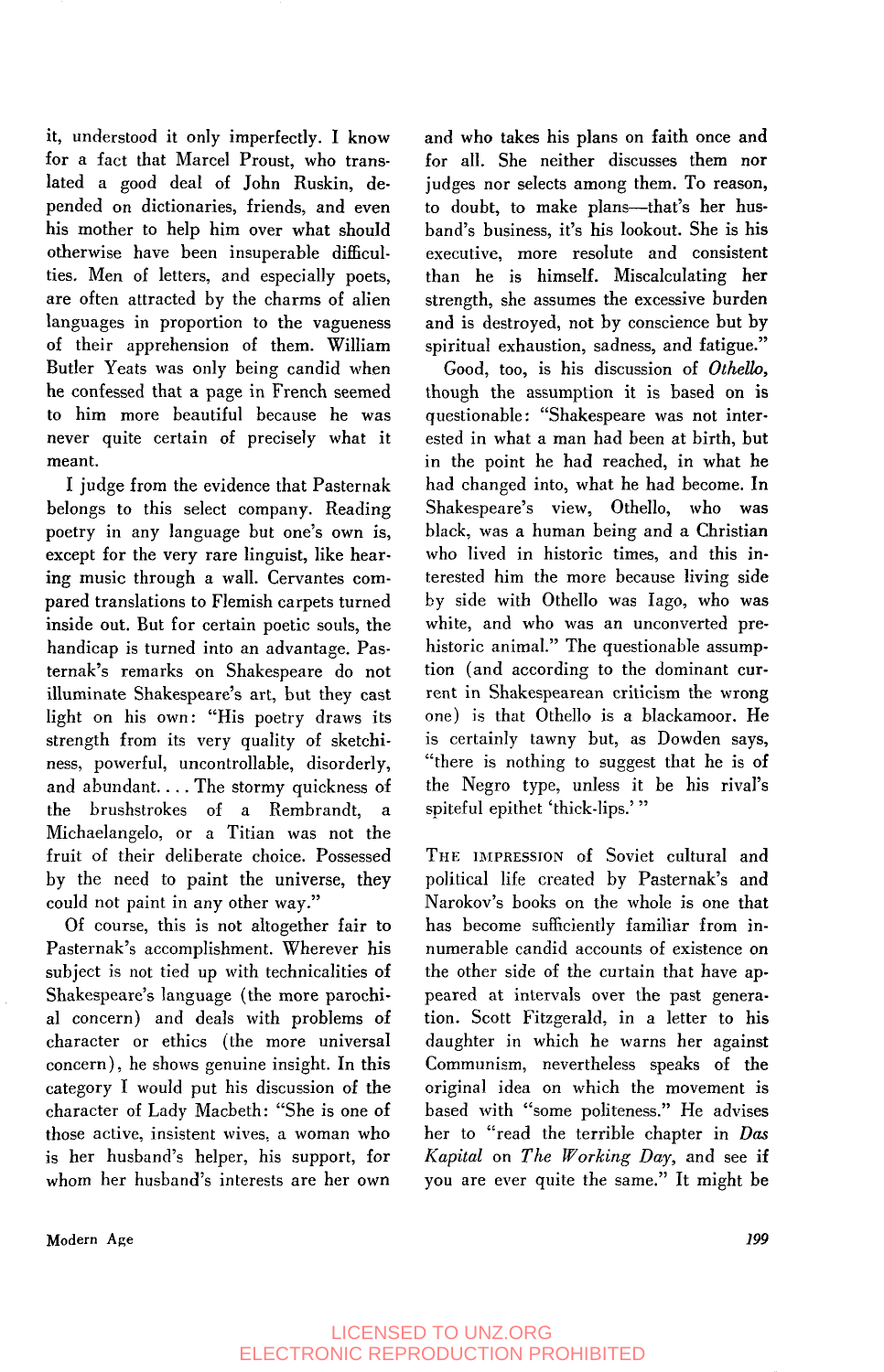a good idea now to accompany such required reading on the sufferings of mankind which arose out of limitless individual accumulation with required reading of such books as Pasternak's and Narokov's which exhibit the matchless cruelties created by a system of collectivism "before which" (as Fitzgerald puts it) "you and I as individuals are less than the dust." In jumping out of a frying-pan, hapless humanity seems to have landed in a fire!

I think that **I** ought to say something more, before ending this review, about *The Chains of Fear.* It is a difficult book to discuss. In some ways, it seems intolerably old-fashioned. The bare outline of its plot contains so much unbelievable coincidence, unexpected disguises, and plain melodrama that a recital of it would incline the reader to laugh. But it is far from a laughable story that the author has written, and **I** am speaking not only of Narokov's intentions but his accomplishment, of which, however, it is very hard to communicate the quality. Madness, murder, and suicide stalk through his pages as relentlessly as they do through Elizabethan tragedy or the public life of the Roman Empire,

The trouble, one suspects, is not so much with the author **as** with the fact that the magnitude of the evils he is dealing with is, in the strictest sense, unimaginable. The tortures he describes have a classic simplicity that should have made them the envy of the Marquis de Sade or the keeper of a Nazi concentration camp. I have no doubt that they are based on experience and that they actually took place. But it is quite another problem to make the beings who suffer such tortures human rather **than** mere puppets. There is something self-defensive about the mind in insisting that when man's inhumanity to man goes too far the whole thing must be a kind of Punch and Judy show.

Narokov does have one good humanizing

idea in his book, and that is to show his villainous commissar Lyubkin as a man divided against himself rather than a soulless monolith, a man whose affections are torn between a selfless girl, Evlalia Grigorievna, and his self-interested mistress. But the balance of opposites is too neat, and this aspect of the novel, like others, suggests the feeling of contrivance which is the book's weakness.

In both books, and in Pasternak's in particular, we are finally left not so much with a feeling of savage indignation at the injustices depicted (this might have been the case if the writers had been satirists like Swift or Juvenal) but with the feeling that the proper attitude to take toward such an incredible reality is love and compassion. Narokov's faith is that only such compassion can effect the change of the world he depicts into something better; it is a world which no one enjoys, in which no one is happy, not even its nominal masters -perhaps they least of all, as a matter of fact.

Pasternak's faith, on the other hand, finds few objects worthy of it in the world about him and has found refuge in the contemplation of the exemplary lives and works of certain great artists of the past. His is a kind of aesthetic mysticism, not so radical or uncompromising **as** Proust's and yet not unrelated to it. The most indicative words in *Doctor Zhivago* along this line were: "Forward steps in art are governed by the law of attraction, are the result of the imitation of and admiration for beloved predecessors." The quality of reverence is stamped upon his every page. He writes as if he felt the responsibility in his own person for carrying on the tradition of what Thomas Mann once referred to as "the Holy Russian literature" of the nineteenth century. He has, in other words, a conscious aim to justify his martyrdom on behalf of art.

*200 Spring 1960*